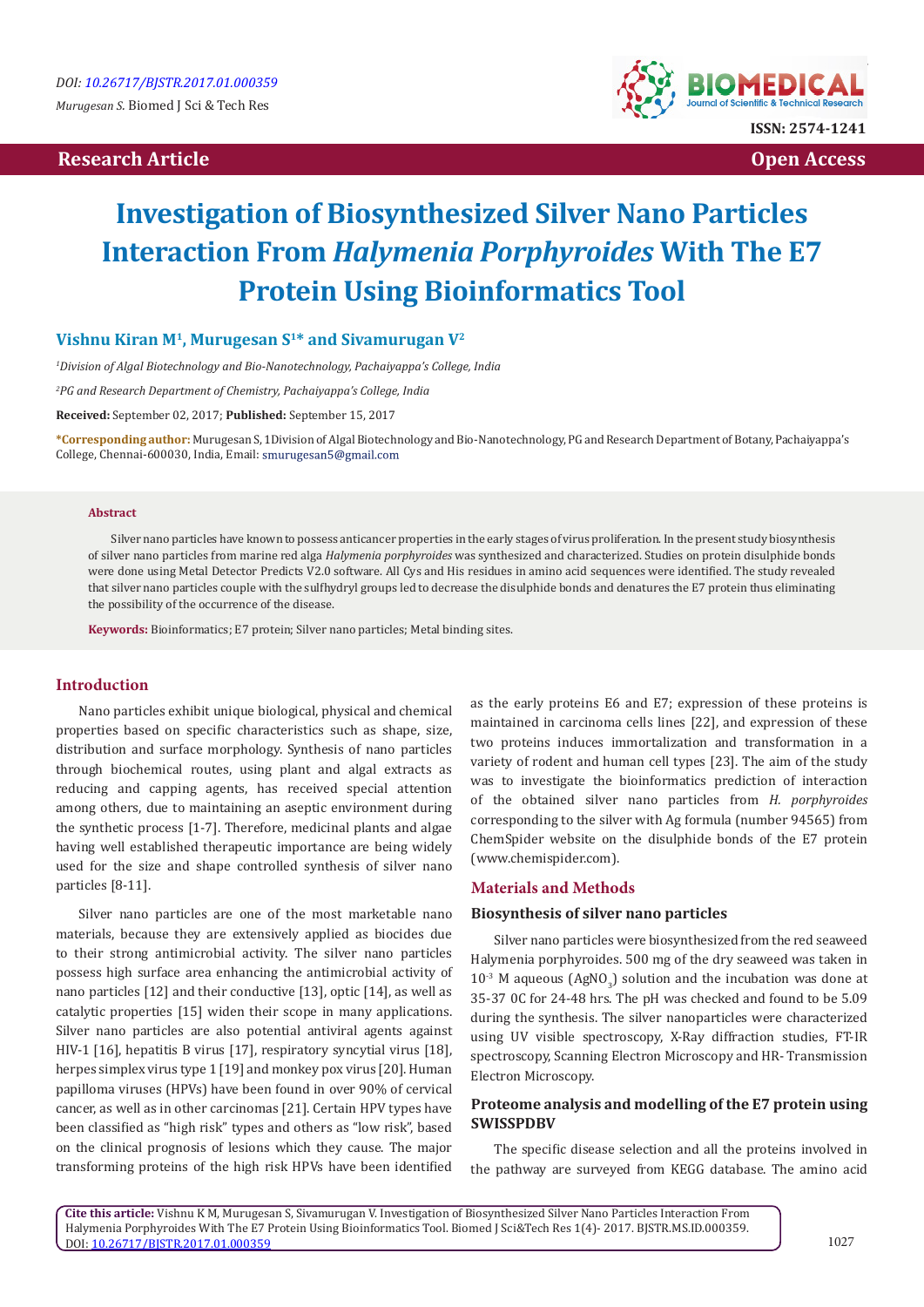sequence of the selected protein for cancer is E7 protein which was obtained from Swissprot. The existing template modelled designed structures were searched in PDB. Since there is no model available in PDB, Swiss model and Ramachandran plot were created. For this purpose swisspd bv was used. A login ID was created in SWISS MODEL. AUTOMATED mode was selected for designing. The raw amino acid sequence of E7 was submitted. BLASTp was run to determine the most similar template for E7. The programmer was run to predict the most effective structure. The Ramachandran plot was constructed to find out the stability, as well as the alignment of all the amino acids. The overall quality of the modelled protein was checked by logging on to structure verification server site (SAVS). The target molecule file was uploaded to the SAVS. The SAVS process the molecule and interpret the results. The problematic amino acids, overall quality factor and other results were obtained. The modelled protein was obtained and the structure variation is viewed through SPDV.

## **Studying disulphide bonds in proteins**

The web server Metal Detector is freely available at (http:// metaldetector.dsi.unifi.it/v2.0) which classifies histidine residues in proteins into two states (free or metal bound) and cysteine's into three states (free, metal bound or disulphide bridged). This web server takes the protein sequence as input and provides predictions of transition-metal binding sites for cysteine and histidine residues as output; for cysteine it also predicts disulphide bonding bridges. The residues were predicted to coordinate the same ion and will also share the same identifier. Every identifier is an integer ranging from 1 to 4. Its value has no special biochemical semantics but lower value corresponds to a higher level of confidence for the predictor.

## **Studying of disulphide bonds**

The studies on disulphide bonds were performed using Metal Detector Predicts v2.0 software. All Cys and His residues in amino acid sequences were identified. (http://metaldetector.dsi.unifi.it).

## **Results and Discussion**

## **Silver nano particles and their characterization**

Biosynthesis of silver nanoparticles from the red seaweed Halymenia porphyroides extract was formed by the reduction of Ag<sup>+</sup> at 35-370C. The change in pale yellow to brown colour change indicated the formation of silver nano particles in the solution and confirmed the excitation of surface plasmon vibrations during the formation of silver nano particles. The biosynthesized silver nano particles was thoroughly characterized and was presented in our previous investigation.

The absorption peak at 420 nm in the UV-visible spectroscopy showed AgNPs formation and confirmation of surface plasmon resonance [24]. The vibrations peaks from 2354.71 to 3884.4 cm-1 from the FT-IR spectrum analysis indicated the presence of several functional moieties of organic compounds associated with silver nano particles. The various organic compounds present were O-H groups, free alcohol groups, free amines and intra molecular hydrogen bonds. The secondary metabolites such as flavanoids, alkaloids, terpenoids and steroids could possibly act as capping ligand for stabilization of the silver nano particles [25]. The SEM analysis of the biosynthesized silver nano particles showed the average size of the particles and was in spherical shape. The formation of the stable spherical and isotropic nano particles maybe due to the biomolecules associated with the silver nano particles [26].

The HR-TEM images of mediated silver nanoparticle synthesis showed the formation of spherical shaped silver nano particles (Figure 1). The size of the biosynthesized silver nano particles ranged between 5 to 50 nm and the average mean size of silver nano particles was 32 nm.



**Figure 1:** HR-TEM images of silver nano particles of biosynthesized H. porphyroides. (a) 5 nm (b) 10 nm (c) 20 nm (d) 50 nm.

## **Protein structure analysis**

The Swissprot was used to identify the amino acid sequence of the selected protein for cancer E7 protein (Figure 2). The stability and the alignment of the amino acids were confirmed by constructing the Ramachandran plot (Figure 3). SPDV was used to see the structure variation and the constructed modelled protein (Figure 4). E7 protein structure contains chain A and chain B and its length is 371 amino acids, and its molecular weight is 17 kD. Over 90% of malignant carcinomas of the genital tract have HPV DNA sequences; the majority of which contain the high risk HPV-16 and 18 types which are linked to the progression of cervical lesions. The most abundant viral transcripts in tumor and tumor cell lines come from the E6 and E7 open reading frames that are known to be oncogenic. These two genes from HPV are necessary and sufficient to induce HPV-mediated transformation of murine cells. HPV16 E7 binds to the unphosphorylated form of the retinoblastoma protein. E7 proteins of other types (HPVs 6, 11, 18) have also been shown to bind to pRB [27]. Silver nano particles act at the beginning stages of viral propagation (penetration or spread) and at pre-penetration stages [28]. The binding of silver ions to sulfhydryl groups causes protein denaturation through reducing disulphide bonds [29]. The results of the present study showed that the first and most important part of this protein binds E7 and pRB protein. In Molegro software the basis of the three dimensional structure of this protein is positioned between 20 to 29 amino acids where sulphide bonds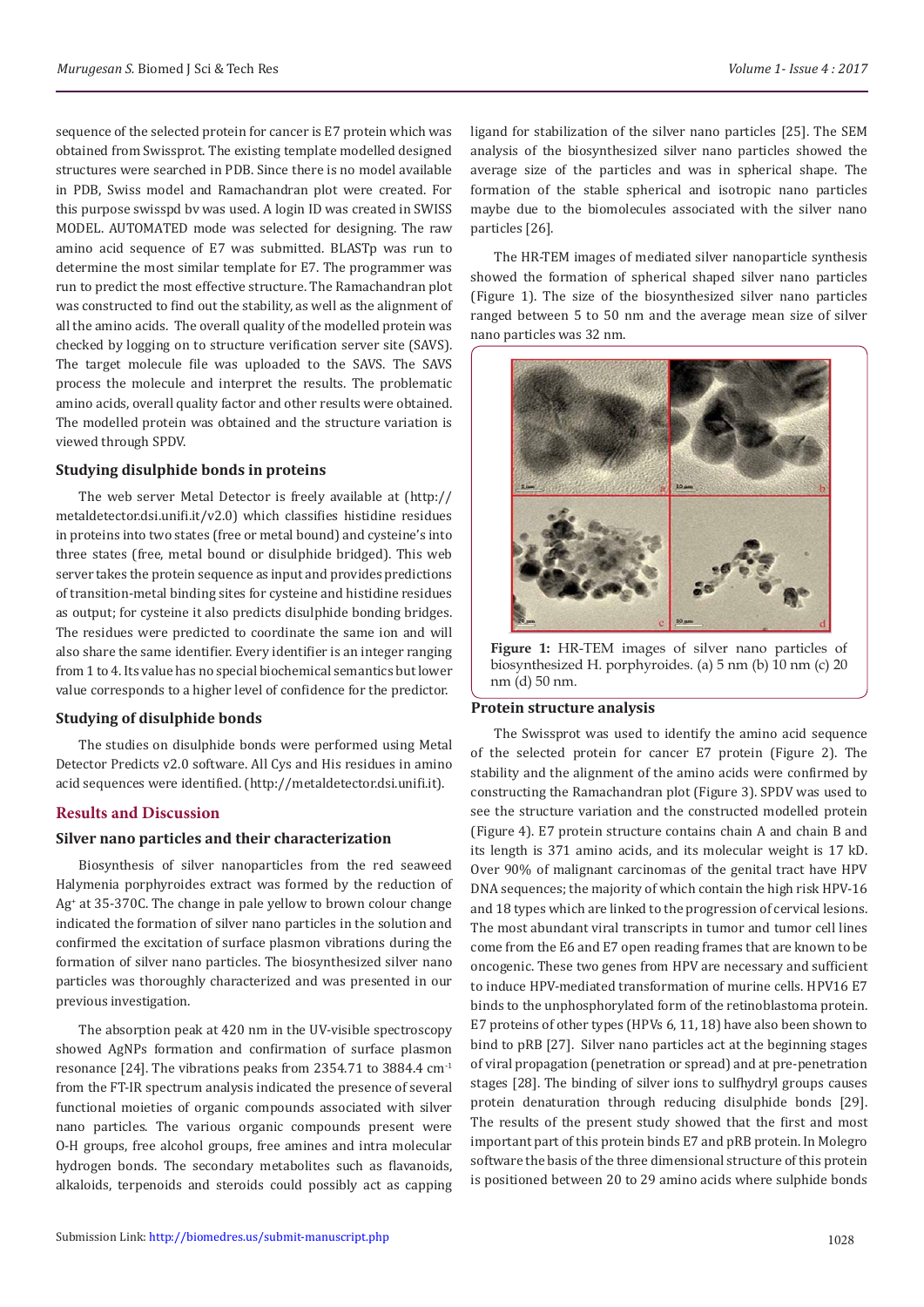are located. Breaking this binding can change the spatial structure of this protein, therefore prevents this part from binding with pRB.

#### MHGERPTLGDIVLDLQPEPVSLSCNEQLDSSDSEDDHEQDQLDSSHNRQREQPTQQDLQV NLQSFKIVTHCVFCHCLVRLVVHCTATDIRQVHQLLMGTLNIVCPNCAATA

## **Figure 2:** Protein sequence from Swissprot.



**Figure 3:** Ramachandran plot showing the protein clearance in SAVS.



**Figure 4:** Modelled E7 protein structure.

According to the results taken from Metal Detector Predicts v2.0 online server, the disulphide bonds in E7 protein amino acid sequence are sited between cysteine amino acids in various locations (Figure 5). The  $27<sup>th</sup>$  sequence is in the first and most important part of this protein to bind E7 and pRB proteins. In Molegro software on the basis of the three dimensional structure of this protein is positioned between 20 to 29 amino acids where sulphide bonds are located. Breaking this binding can change the spatial structure of this protein and therefore, prevent this part from binding to pRB.

| AA   |                                                                                 |  |  |  | KLWVTVYYGVPVWKEATTTLFCASDAKAYDTEVHNVWATHACVPTDPNPQEVVLVNVTENFNWWKNDMVEQMHEDIISL |  |  |
|------|---------------------------------------------------------------------------------|--|--|--|---------------------------------------------------------------------------------|--|--|
| Site |                                                                                 |  |  |  |                                                                                 |  |  |
| AA   | WDQSLKPCVKLTPLCVSLKCTDLKNDTNTNSSSGRMIMEKGEIKNCSFNISTSIRGKVQKEYAFFYKLDIIPIDNDTTS |  |  |  |                                                                                 |  |  |
|      |                                                                                 |  |  |  |                                                                                 |  |  |
| AA   | YKLTSCNTSVITQACPKVSFEPIPIHYCAPAGFAILKCNNKTFNGTGPCTNVSTVQCTHGIRPVVSTQLLLNGSLAEEE |  |  |  |                                                                                 |  |  |
| Site |                                                                                 |  |  |  |                                                                                 |  |  |
|      | AA: amino acid sequence                                                         |  |  |  |                                                                                 |  |  |
|      | Prediction: M - Metal-binding; D - Disulfide-bonded                             |  |  |  |                                                                                 |  |  |

#### **Conclusion**

Silver nano particles can act as antivirus agent for deactivation of the virus in a short period of time. This process is done through interaction of nano silver with 2 disulphide bonds located in carboxyl (E7) so that silver ions, through interaction with thiol group, decrease disulphide bonds leading to protein denaturation. Considering other similar scientific investigations, one can conclude that the mentioned process is fulfilled through substitution of single valence Ag<sup>+</sup> with H<sup>+</sup> existed in thiol group. Bioinformatics results using software and servers show that silver ions make interaction with thiol group through which the disulphide bonds decrease and the virus and cancer proliferation were inhibited.

## **References**

- 1. [Basavaraja S, Balaji SD, Lagashetty A, Rajasab AH, Venkataraman A](https://www.researchgate.net/publication/222334237_Extracellular_biosynthesis_of_silver_nanoparticles_using_the_fungus_Fusarium_semitectum) [\(2008\) Extracellular biosynthesis of silver nanoparticles using the](https://www.researchgate.net/publication/222334237_Extracellular_biosynthesis_of_silver_nanoparticles_using_the_fungus_Fusarium_semitectum) fungus *Fusarium semitectum*[. Mater Res Bull 43: 1164–1177.](https://www.researchgate.net/publication/222334237_Extracellular_biosynthesis_of_silver_nanoparticles_using_the_fungus_Fusarium_semitectum)
- 2. [Gardea-Torresdey JL, Gomez E, Peralta-Videa J, Parsons JG, Troiani HE](http://pubs.acs.org/doi/abs/10.1021/nl015673+) [\(2002\) Formation and growth of Au nano particles inside live alfalfa](http://pubs.acs.org/doi/abs/10.1021/nl015673+) [plants. Nano Lett 2: 397-401.](http://pubs.acs.org/doi/abs/10.1021/nl015673+)
- 3. [Prathna TC, Chandrasekaran NA, Raichur M, Mukherjee A \(2011\) Kinetic](https://www.researchgate.net/publication/222105737_Kinetic_evolution_studies_of_silver_nanoparticles_in_a_bio-based_green_synthesis_process) [evolution study of silver nano particles in bio-based green synthesis](https://www.researchgate.net/publication/222105737_Kinetic_evolution_studies_of_silver_nanoparticles_in_a_bio-based_green_synthesis_process) [process. Colloids Surf A Physicochem Eng 377: 212–216.](https://www.researchgate.net/publication/222105737_Kinetic_evolution_studies_of_silver_nanoparticles_in_a_bio-based_green_synthesis_process)
- 4. [Rastogi L, Arunachalam J \(2011\) Sunlight based irradiation strategy](https://www.researchgate.net/publication/251538616_Sunlight_based_irradiation_strategy_for_rapid_green_synthesis_of_highly_stable_silver_nanoparticles_using_aqueous_garlic_Allium_sativum_extract_and_their_antibacterial_potential) [for rapid green synthesis of highly stable silver nano particles using](https://www.researchgate.net/publication/251538616_Sunlight_based_irradiation_strategy_for_rapid_green_synthesis_of_highly_stable_silver_nanoparticles_using_aqueous_garlic_Allium_sativum_extract_and_their_antibacterial_potential) aqueous garlic (*Allium sativum*[\) extract and their antibacterial potential.](https://www.researchgate.net/publication/251538616_Sunlight_based_irradiation_strategy_for_rapid_green_synthesis_of_highly_stable_silver_nanoparticles_using_aqueous_garlic_Allium_sativum_extract_and_their_antibacterial_potential) [Mater Chem Phys 129: 558-563.](https://www.researchgate.net/publication/251538616_Sunlight_based_irradiation_strategy_for_rapid_green_synthesis_of_highly_stable_silver_nanoparticles_using_aqueous_garlic_Allium_sativum_extract_and_their_antibacterial_potential)
- 5. Liu Y, Zhang YA, Zhang M (2010) Green hydrothermal synthesis and characterization of CdO2 nanoparticles. Mater Lett 64: 1779-1781.
- 6. [Ali MD, Thajuddin N, Jeganathan K, Gunasekaran M \(2011\) Plant extract](https://www.ncbi.nlm.nih.gov/pubmed/21466948) [mediated synthesis of silver and gold nano particles and its antibacterial](https://www.ncbi.nlm.nih.gov/pubmed/21466948) [activity against clinically isolated pathogens. Colloids Surf B](https://www.ncbi.nlm.nih.gov/pubmed/21466948) 85: 360- [365.](https://www.ncbi.nlm.nih.gov/pubmed/21466948)
- 7. [Vidhu VK, Aromal SA, Philip D \(2011\) Green synthesis of silver](https://www.ncbi.nlm.nih.gov/pubmed/21920808) nanoparticles using *[Macrotyloma uniflorum](https://www.ncbi.nlm.nih.gov/pubmed/21920808)*. Spectrochim Acta A 83: [392-397.](https://www.ncbi.nlm.nih.gov/pubmed/21920808)
- 8. [Zhan G, Huang J, Du M, Abdul-Rauf I, Ma Y, et al. \(2011\) Green synthesis](http://agris.fao.org/agris-search/search.do?recordID=US201500031170) [of Au–Pd bimetallic nano particles: Single-step bioreduction method](http://agris.fao.org/agris-search/search.do?recordID=US201500031170) [with plant extract. Mater Lett](http://agris.fao.org/agris-search/search.do?recordID=US201500031170) 65: 2989-2991.
- 9. [Dubey SP, Lahtinen M, Sillanpää M \(2010\) Tansy fruit mediated greener](http://www.academia.edu/11693571/Tansy_fruit_mediated_greener_synthesis_of_silver_and_gold_nanoparticles) [synthesis of silver and gold nanoparticles. Process Biochem](http://www.academia.edu/11693571/Tansy_fruit_mediated_greener_synthesis_of_silver_and_gold_nanoparticles) 45: 1065- [1071.](http://www.academia.edu/11693571/Tansy_fruit_mediated_greener_synthesis_of_silver_and_gold_nanoparticles)
- 10. [Kumar VG, Gokavarapu SD, Rajeswari A, Dhas TS, Karthick V, et al.](https://www.ncbi.nlm.nih.gov/pubmed/21640563) [\(2011\) Facile green synthesis of gold nanoparticles using leaf extract of](https://www.ncbi.nlm.nih.gov/pubmed/21640563) antidiabetic potent *Cassia auriculata*. Colloids Surf B 87: 159-163.